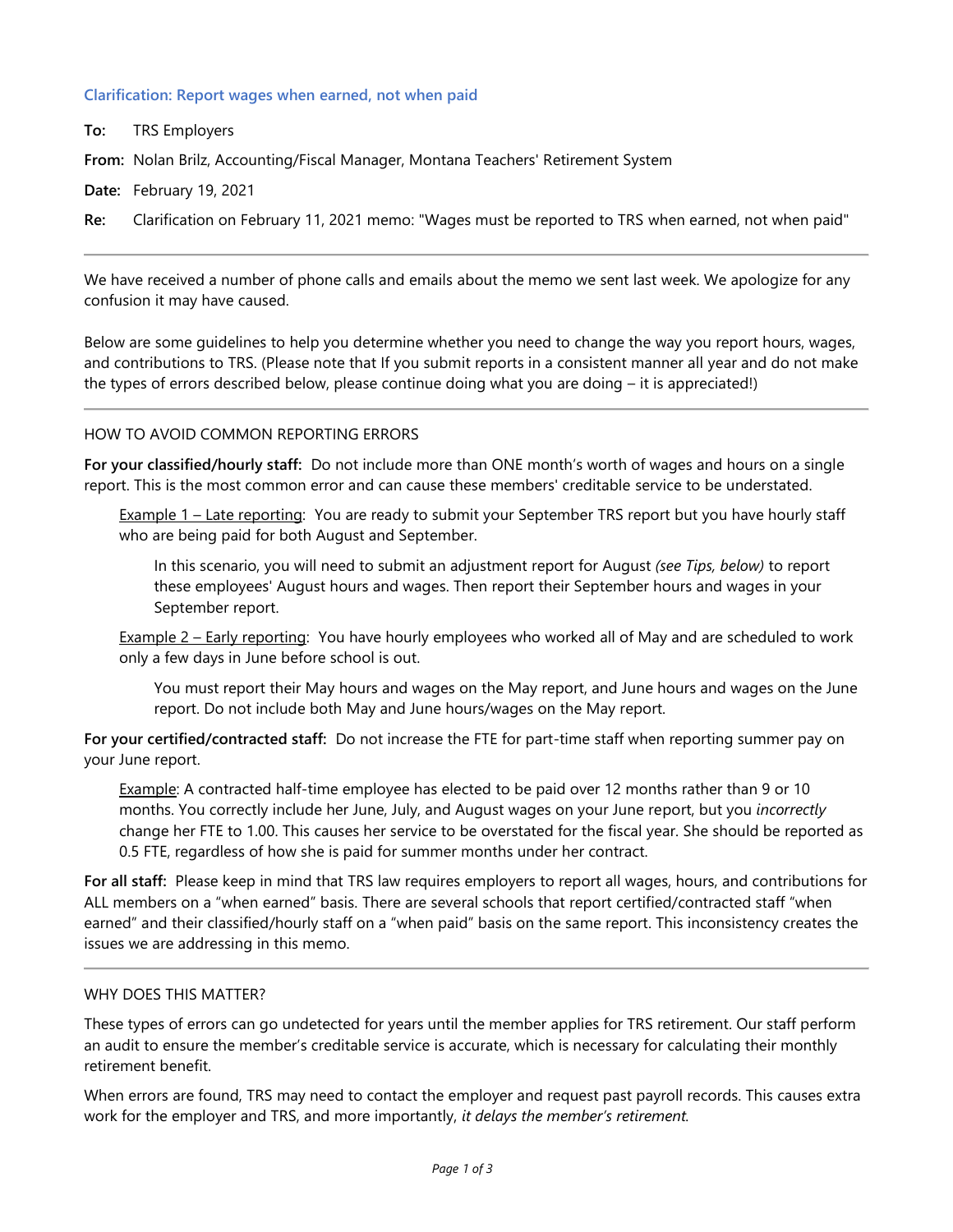## **Tips for creating adjustment reports**

- You may create an adjustment report for a given month only if you have already submitted a contribution report for that month.
- Once TRS has closed out the fiscal year, you will not be able to submit adjustment reports for any month in that year.
- Contact TRS if you are unable to perform needed adjustments.

If you have additional questions about your monthly reporting, please contact Nolan Brilz by phone (406-444-3679) or email: NBrilz@mt.gov. We are here to help!



*You are receiving this email either because you are listed with TRS as the Payroll contact for your school district or organization, or because you are a current user of the TRS Wage & Contribution Reporting System.*

*Please forward this message to any others in your organization who may need it. If you believe you have received this message in error, please let us know:* trsoutreach@mt.gov

M-3-0221b

*See next page for original memo*